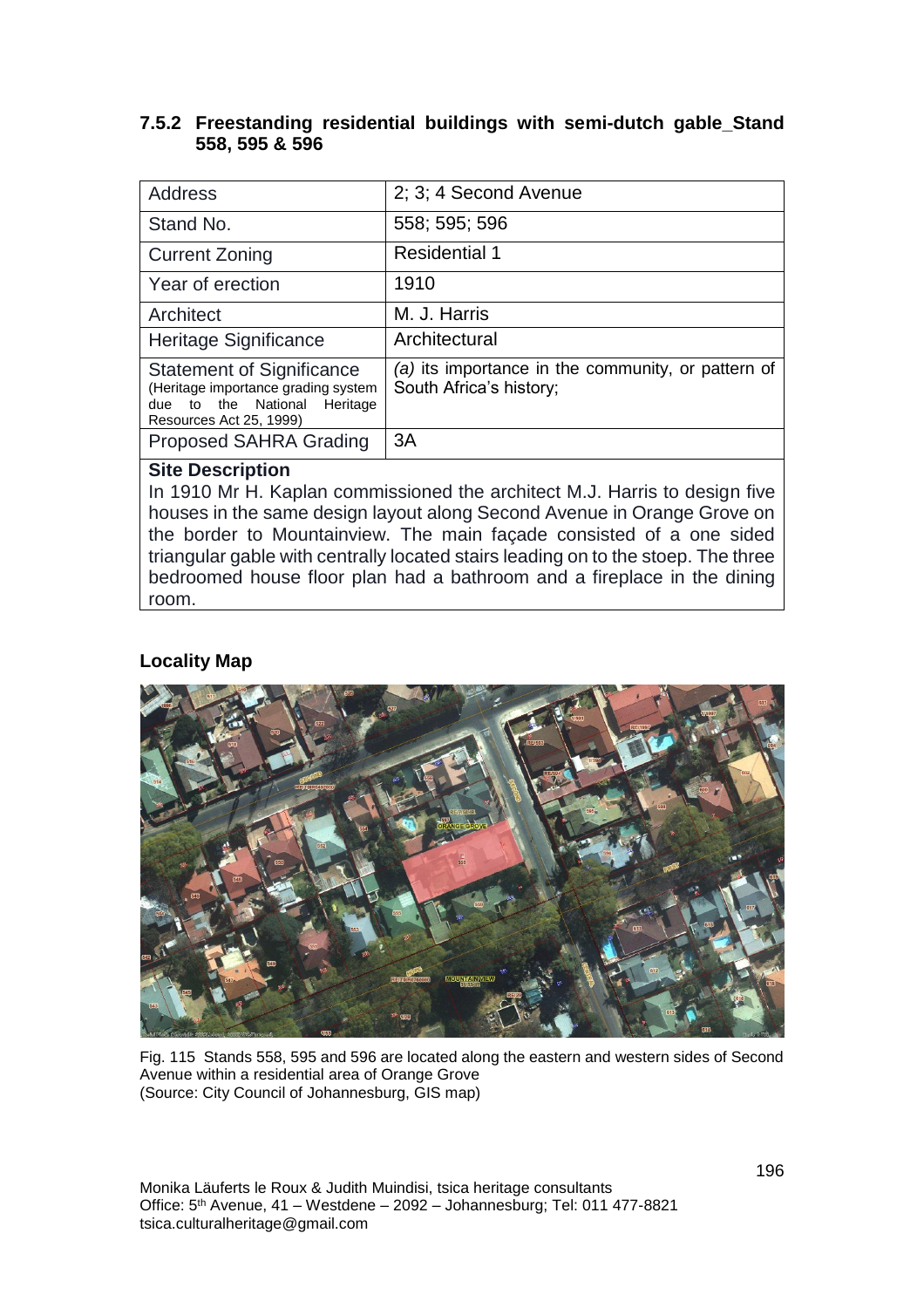### **Original plans for Stands 558, 587, 595, 596 and 621**



Fig. 116 Block plan for five houses for H. Kaplan as per accompanying design, Stand 558, 587, 595, 596 and 621 in Orange Grove

(Source: City Council of Johannesburg, Plans Archive)



Fig. 117 Plan for five houses in Orange Grove, 1910 Originally designed with one sided triangular gable along the main façade (Source: City Council of Johannesburg, Plans Archive)

Monika Läuferts le Roux & Judith Muindisi, tsica heritage consultants Office: 5<sup>th</sup> Avenue, 41 – Westdene – 2092 – Johannesburg; Tel: 011 477-8821 tsica.culturalheritage@gmail.com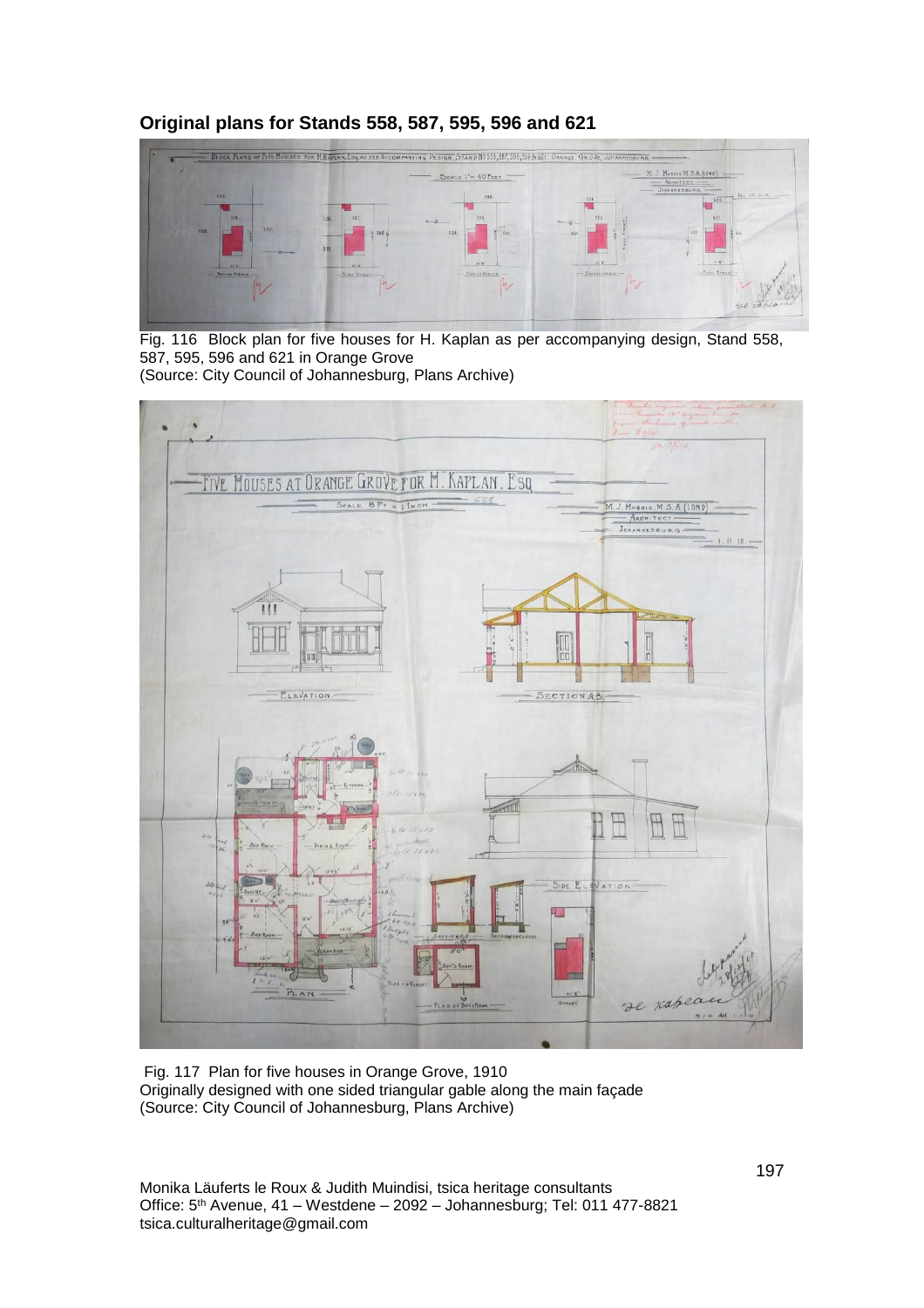### **Identifying Images**



Fig. 118 Two semi-dutch gabled buildings along the north-eastern side of Second Avenue, Stands 595 and 596

(Source: tsica heritage consultants, 2015)



Fig. 119 Semi-dutch gabled building along the south-western side of Second Avenue, Stand 558

(Source: tsica heritage consultants, 2015)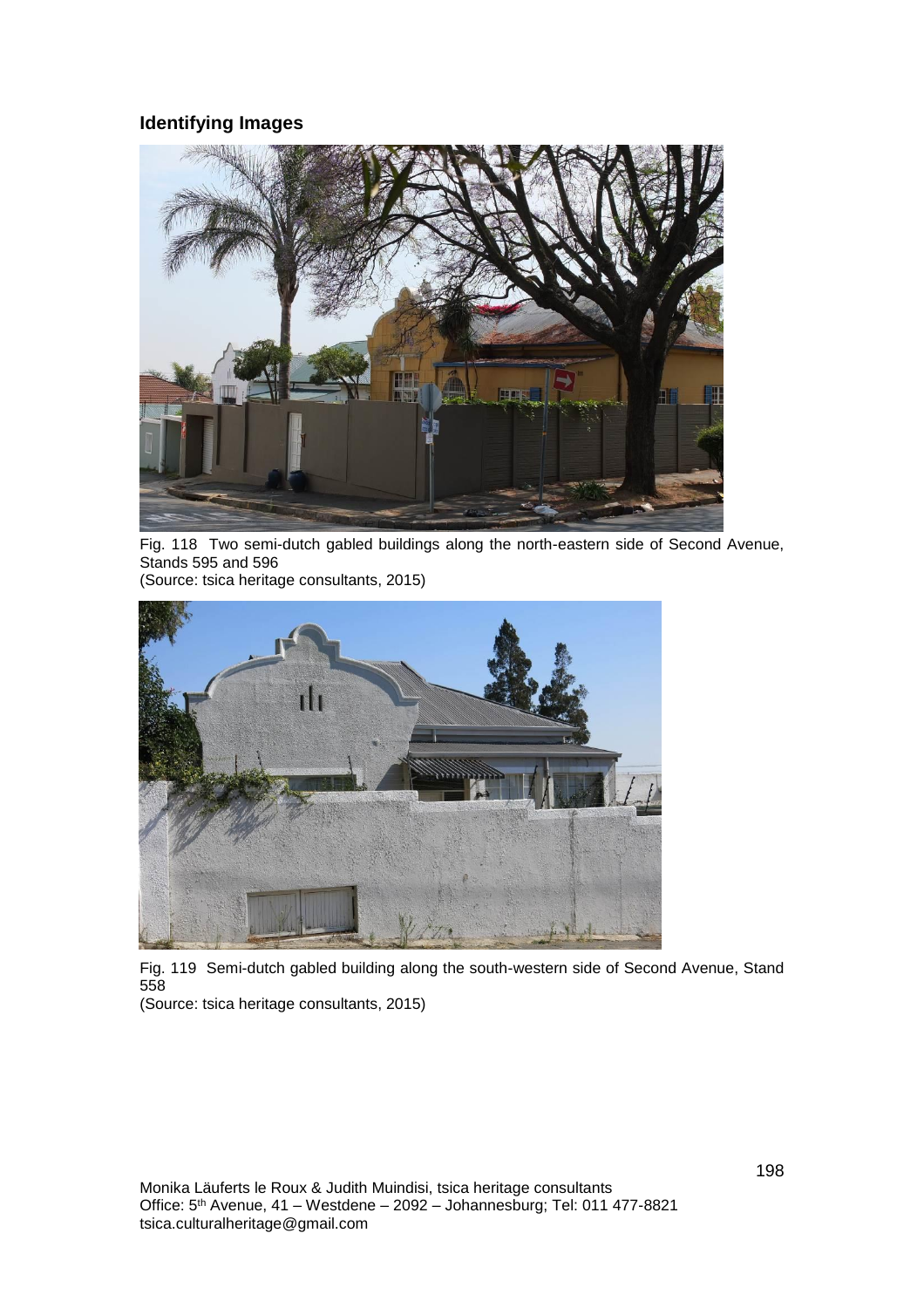# **Impact of Proposed Development Plan on Heritage**

| <b>Densities</b>               | <b>Recommendations</b>                             |
|--------------------------------|----------------------------------------------------|
| Medium to Low densities        | of<br>single storey semi-detached<br>Row           |
| (100-160dph) new buildings     | residences from the 1930s fall within a            |
| suggested maximum scale        | historical cluster and form part of a unique       |
| is 4-6 and a minimum of 2      | streetscape within Orange Grove and it is          |
| storeys                        | therefore recommended that the streetscape         |
|                                | needs to be preserved and any new                  |
|                                | development along the street line must not         |
|                                | exceed 2 storeys.                                  |
| <b>Transport</b>               | <b>Recommendations</b>                             |
| Sites fall out of main BRT     | Not applicable.                                    |
| route transit spine            |                                                    |
|                                |                                                    |
| <b>Social Cluster</b>          | <b>Recommendations</b>                             |
| <b>Development</b>             | Not applicable.                                    |
| <b>No</b><br>social<br>cluster |                                                    |
| development is ear marked      |                                                    |
| for this area                  |                                                    |
| <b>Mixed-use Development</b>   | <b>Recommendations</b>                             |
| Sites fall out of mixed-use    | <b>Sites</b><br>are surrounded by single<br>storey |
| development                    | residences and it is recommended to maintain       |
|                                | building heights to maximum two storeys within     |
|                                | the historical cluster.                            |

## **Conservation Management Policies\_ Grade 3A\_Residential sites**

Conservation management plans (CMPs) help to guide the management and running of heritage sites, scenarios, particularly if the heritage buildings or site are earmarked for development. The CMP particularly the policies and guidelines, should be used in the preparation of future expressions of interest, development and feasibility studies, as well as by consultants planning or documenting future work. In conjunction with the SWOT analysis it becomes a useful tool in assessing the opportunities that can arise from the development as well as identify potential risk or threat of the site. In case were development is earmarked for an area certain type of buildings can begin to diminish from a suburb, the purpose of the residential CMP is to make sure that certain type of residential buildings that exhibit, uniqueness, are aesthetically pleasing, or retain a high association with the social or cultural history are conserved and guidelines to their conservation and management are made known.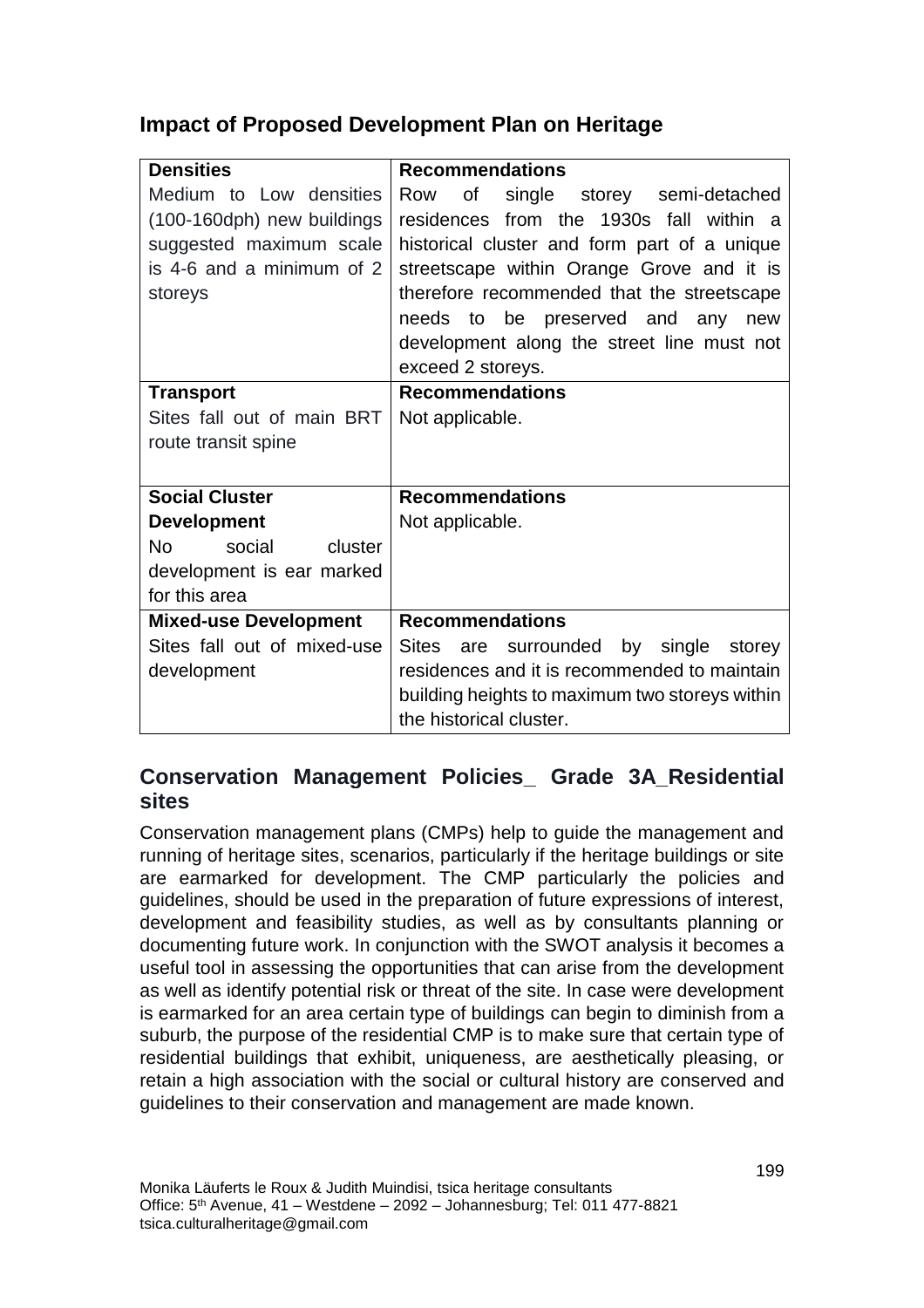## **Swot Analysis**

| <b>Analysis</b>      | <b>Result</b>                                                                                                                                         |
|----------------------|-------------------------------------------------------------------------------------------------------------------------------------------------------|
| Strength             | Semi-dutch gabled residences are still in a very good<br>condition and most of the original features are still in place                               |
| Weakness             | Not applicable                                                                                                                                        |
| Risk/Threat          | The sites are located in an area of medium density<br>development and it may change the character of the site if<br>new buildings are erected near it |
| Strength/Opportunity | Sites fall within historical cluster and will keep integrity within<br>the area north of Mountainview as a proposed conservation<br>area              |
|                      | Economic potential due to the site's location in close<br>proximity to commercial spine                                                               |

# **Conservation Management Policies\_Residential sites**

### **Views/Vistas**

- Retain views of the aesthetically and architecturally significant building
- Ensure that all new buildings erected do not conflict or overpower the heritage buildings

## **Fabric and Setting**

- Retain and restore all the original materials, doors, window panels and other original features of the buildings if alterations are intended for the building
- If additions are to be made, then a contrasting modern materials to be used according to conservation principles

### **Management**

• Establish a team of heritage/conservation professionals which oversee the restoration of historical structures and the introduction of new buildings on site or near the site

## **Future Development**

- Adaptively re-use the buildings in a manner that will not diminish and will ideally enhance – their historical or cultural integrity
- Integrate sites into tourism route
- Develop conservation area between Louis Botha Avenue and Mountainview
- Ensure that alterations and additions are made only after consultation with the Provincial Heritage Resources Authority (Gauteng) and in

Monika Läuferts le Roux & Judith Muindisi, tsica heritage consultants Office: 5th Avenue, 41 – Westdene – 2092 – Johannesburg; Tel: 011 477-8821 tsica.culturalheritage@gmail.com